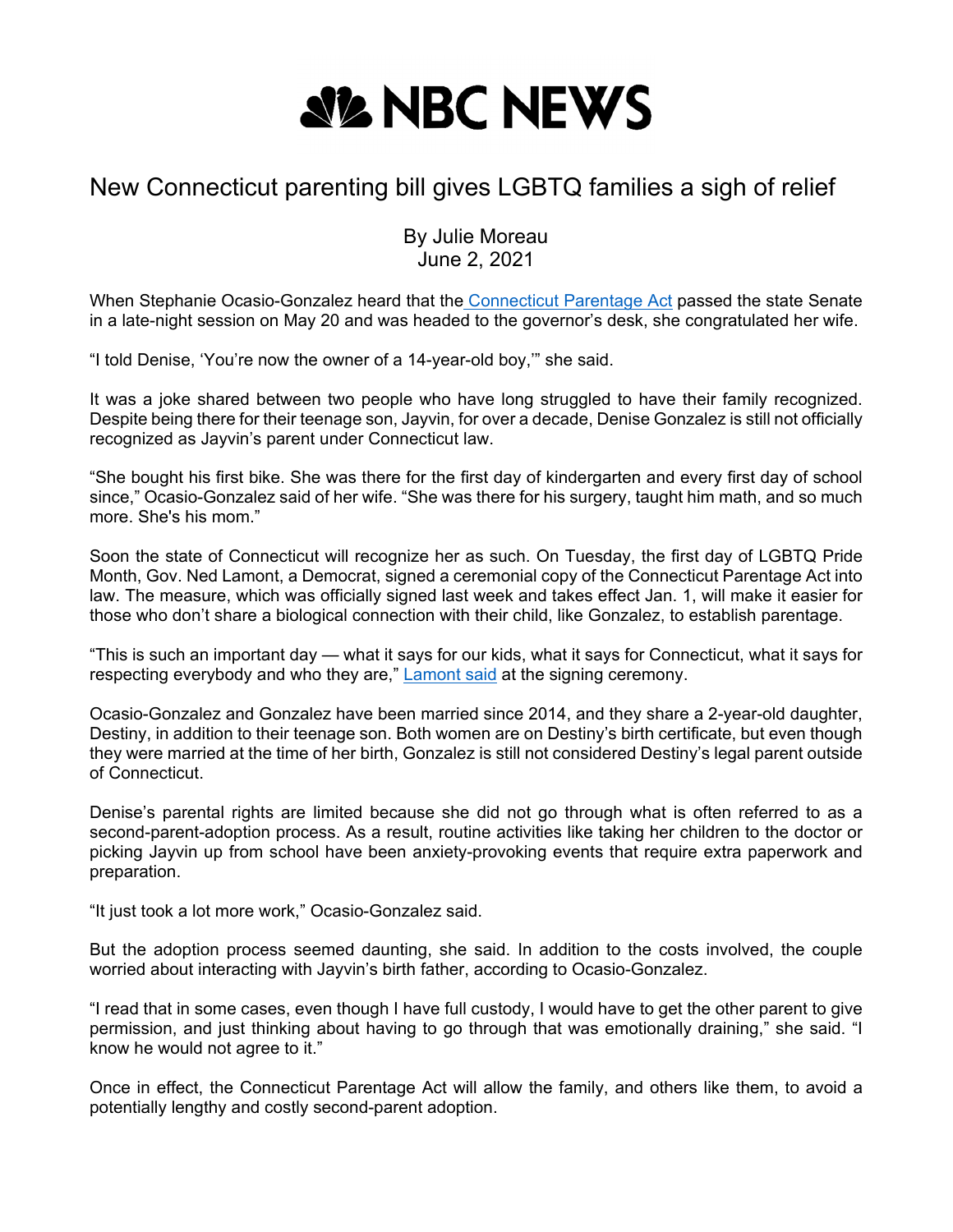This means starting Jan. 1, Gonzalez can declare her de facto parentage in court and be legally recognized as Jayvin's parent. The process to become Destiny's legal parent outside of Connecticut is even easier.

"The really great thing this bill does for those families is that it allows them to establish parentage through a simple administrative form," Douglas NeJaime, a professor at Yale Law School and the principal drafter of the bill, told NBC News. The new law changes the existing acknowledgement of paternity form to an acknowledgement of parentage form, making it gender-neutral. The form "has the effect of having a judgment from a court, and all other states have to treat it as valid," NeJaime said.

So if Ocasio-Gonzalez and her family move to another state — any other state, regardless of its parentage laws — they will both be recognized as the legal parents of their two children.

The newly enacted law makes it easier to establish parentage at birth regardless of the sexual orientation, gender or marital status of the parents and adds protections for children born using assisted reproductive technologies. The new measure also removes gender-specific language from the state's parentage law to make every path to parentage available on a gender-neutral basis. To be inclusive of transgender parents, for example, the new law makes references to the "person" who gives birth, rather than the woman who gives birth.

State Sen. Alex Kasser, one of the bill's lead sponsors, called its passage a "historic and long overdue moment for Connecticut."

"Finally all children will be given equal protection under the law, and all parents will be recognized when their child is born," Kasser, a Democrat, said in a statement. "This bill confirms that there is no place for discrimination in Connecticut."

## **Variation in state parentage laws**

With Lamont's signature, Connecticut will join Maine, Washington, Vermont, California and Rhode Island in passing bills that update parentage laws to recognize the realities of LGBTQ families. However, many states continue to have gaps in their legislation that make the children of same-sex couples vulnerable.

For example, many states do not recognize the parental rights of nongestational parents who are not married. Only 14 states afford rights to these parents, according to the LGBTQ think tank Movement Advancement Project. The other states, according to the group, explicitly recognize the nongestational parent only if the couple is married and lack clear guidelines for unmarried couples, leaving them in a legal gray zone.

"We have a lot of states that do not treat LGBT families as full members of the community, and that is the problem," NeJaime said.

Connecticut's new law is a version of the Uniform Parentage Act of 2017. The model legislation is intended to help lawmakers update laws to include LGBTQ families and those who have used assisted reproductive technology. The act, originally promulgated in 1973, was drafted by members of the Uniform Law Commission, a group of experts, academics, practicing lawyers and judges, who work on model legislation for states.